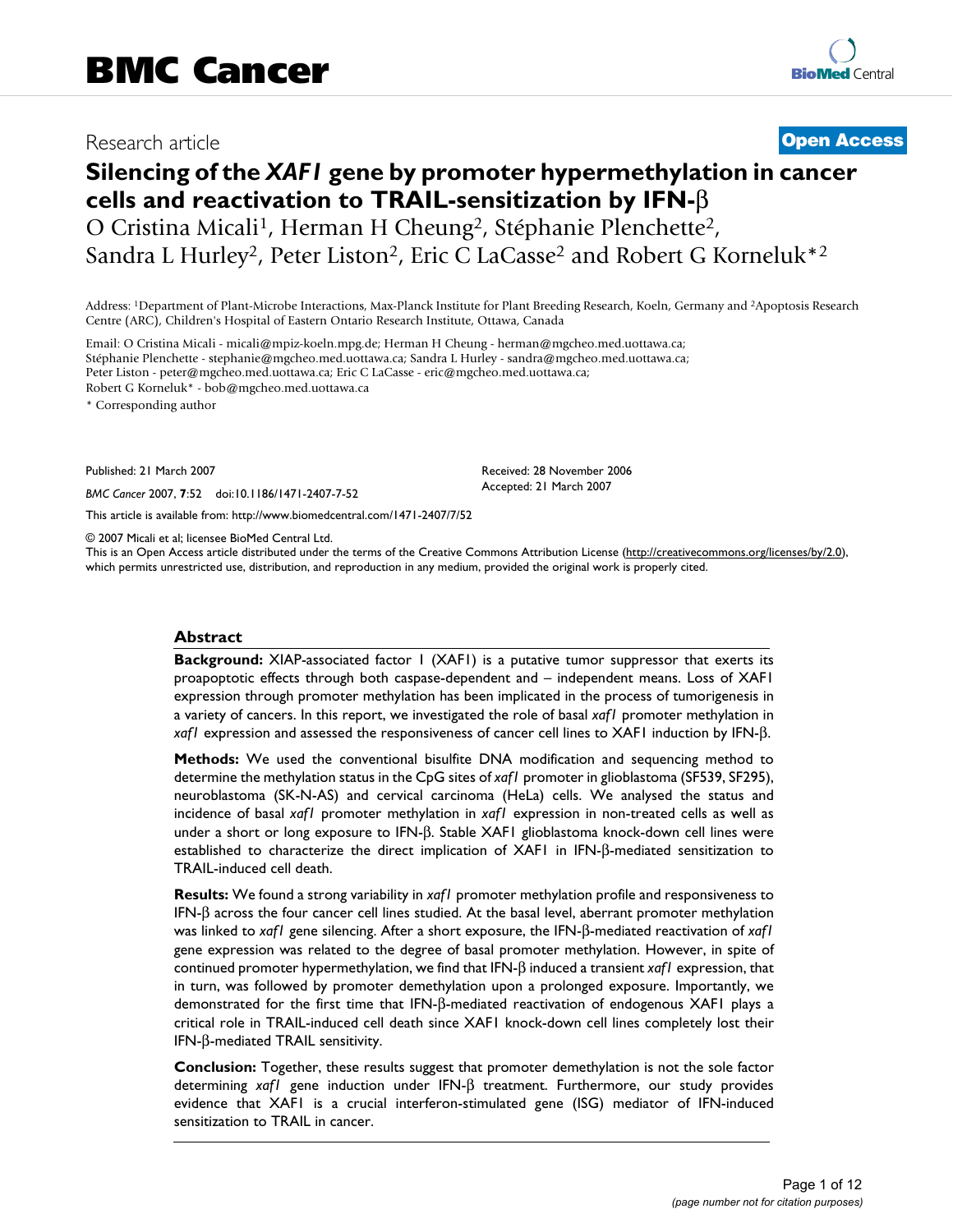## **Background**

Cell life and death decisions rely on a delicate balance between pro- and anti-apoptotic factors. A disruption of this balance can result in a variety of pathologies including cancer, autoimmune and neurodegenerative diseases. In cancer cells, anti-apoptotic factors such as the Inhibitors of Apoptosis (IAPs) render cells resistant to apoptosis, primarily through their inhibition of core death executioners, the caspases, or through the neutralization of antagonists such as Smac/DIABLO and Omi/HtrA2 [1]. In particular, Baculovirus IAP Repeat domains (BIRs) present in XIAP can interact directly and inhibit initiator and/or effector caspases. In addition, the RING finger domain present in some IAPs such as XIAP and cIAP-1 acts as an E3 ubiquitin ligase, targeting the IAP-caspase complex for degradation via the proteasome [2]. Thus, IAP function is central to the modulation of the apoptotic cascade.

To counter the effects of the IAPs, several antagonists such as XIAP-Associated Factor-1 (XAF1), Smac/DIABLO and Omi/HtrA2 have been identified that play essential roles in apoptosis [3]. XAF1 has been independently identified in several screens as a key mediator of apoptosis [4-6] and is shown to dramatically sensitize cancer cells to apoptotic triggers such as TNF-related apoptosis-inducing ligand (TRAIL) and etoposide treatments [4,7]. This sensitization is in part achieved through XAF1 inhibition of XIAP anticaspase activity. In addition, XAF1 also appears to enhance the apoptotic effects of TNF-α independently of its interaction with XIAP [8]. Furthermore, in urogenital cancers, XAF1 was recently shown to quicken the apoptosis response through its enhancement of p53 protein stability [6]. These recent findings identify XAF1 as a candidate tumor suppressor at the junction of several major pathways leading to apoptosis.

The loss of XAF1 is associated with malignant tumor progression in a variety of cancers. XAF1 levels are drastically decreased in a significant number of cancer cell lines [5,9], as well as in a collection of gastric cancers [10], melanoma specimens [5] and urogenital cancers [6]. Loss of XAF1 is due, at least in part, to epigenetic alterations such as DNA methylation at several CpG sites within the promoter region [6,10]. In gastric cancers, the relative decrease in *xaf1* transcript level correlates with the stage and grade of the tumor, suggesting that loss of XAF1 contributes to the process of tumorigenesis [10]. It is therefore predicted that methods that enhance XAF1 levels could increase apoptotic susceptibility and provide an additional strategy for cancer therapy.

In this context, the discovery of *xaf1* as an Interferon Stimulated Gene (ISG) provides evidence for the feasibility of such a therapeutic strategy. The induction of XAF1 by IFNβ in human melanoma cell lines results in enhanced susceptibility to TRAIL-induced apoptosis [7]. Expression of a truncated XAF1 protein lacking part of a zinc-finger domain abrogates IFN-dependent sensitization to TRAIL, suggesting that XAF1 plays an essential role in IFN-mediated apoptosis. A potential pitfall of the use of IFN to induce *xaf1* expression is the frequent hypermethylation of the *xaf1* promoter observed in many cancer cell lines [6,10]. Promoter hypermethylation can lead to transcriptional gene silencing through the assembly of condensed chromatin domains or through simple inhibition of transcription factor binding [11]. DNA methylation and the subsequent silencing of several IFN pathway components including RNAseL and RNA-activated protein kinase (PKR) has been identified as a major mechanism associated with carcinogenesis [12,13]. The reversal of the DNA methylation status, through treatment with the methyltransferase inhibitor 5-aza-2'-deoxycytidine (5-AZA-dC) can restore cell susceptibility to IFN [13,14]. Although in the large majority of cases there is a strong correlation between promoter methylation and resistance to induction by IFN, exceptions exist. In neuroblastoma cells, treatment with IFN-γ can induce methylation-silenced caspase-8 expression without affecting the methylation status within the promoter region [15]. As a plausible explanation, an alternative IFN-inducible promoter element has been found upstream of the first exon of *caspase-8* gene and has been shown to be responsive to IFN-γ, independently of the methylation status [15,16].

In this report, we investigate the effect of IFN-β on the methylation status of *xaf1* promoter and on the expression of *xaf1* in SF539 and SF295 glioblastoma, SK-N-AS neuroblastoma and HeLa cervical carcinoma. In cancer cells, we find a strong correlation between methylation status of the *xaf1* promoter and baseline gene expression at the transcript level. HeLa and SK-N-AS cell lines show the highest basal promoter hypermethylation among the four cancer cell lines studied compared to control cells, and are used as cellular models for studying the responsiveness of IFN-β-mediated XAF1 induction. In spite of basal promoter hypermethylation, IFN-β could induce *xaf1* expression in HeLa and SK-N-AS. Futhermore, we demonstrate that IFN-β induced a transient increase in the *xaf1* transcript and protein levels apparent at 48 hours post-treatment. However, we do not find a tight link between IFN-β-mediated *xaf1* gene induction and decrease in average methylation within *xaf1* promoter region in HeLa and SK-N-AS cells occurring at later time points. These results suggest that *xaf1* expression would be positively regulated by additional mechanisms other than promoter demethylation. To further understand the importance of *xaf1* gene induction in IFN-β-sensitization to TRAIL-mediated cell death, we established stable glioblastoma SF539 cell lines carrying specific *xaf1* shRNA. We find that *xaf1* knockout stable SF539 clones are unrespon-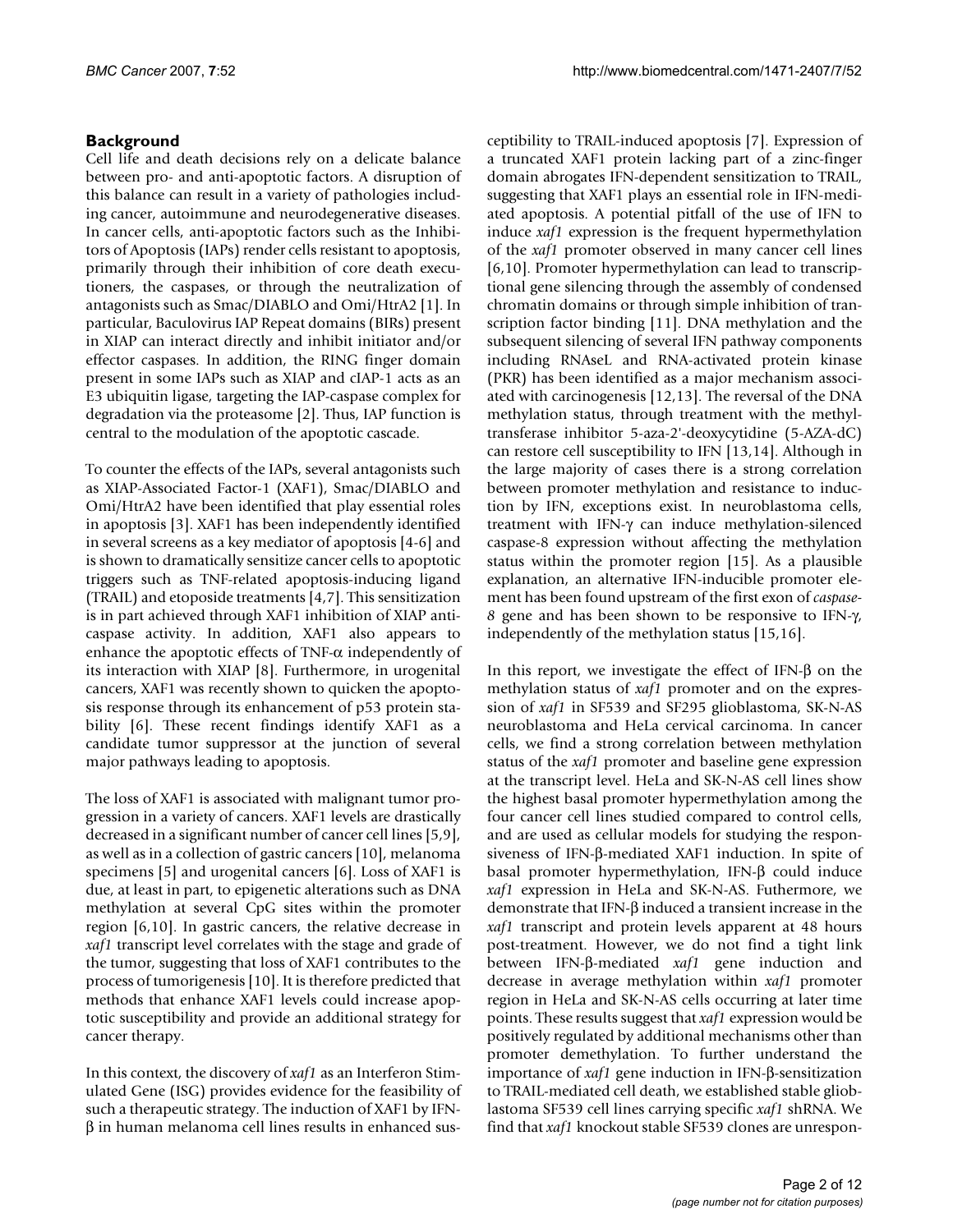sive to IFN-β-mediated XAF1 induction, rendering these stable cell lines resistant to sensitization by IFN-β to TRAIL-mediated cell death. Our study clearly demonstrates that *xaf1* is a critical ISG implicated in IFN-β-mediated sensitization to TRAIL-induced cell death.

## **Methods**

#### *Cell culture and transfection*

Glioblastoma (SF539 and SF295) and neuroblastoma (SK-N-AS) cell lines were maintained on Dulbecco's Modified Eagle Medium (DMEM), 10% foetal bovine serum (FBS), supplemented with 4 mM glutamine and 0.1 mM non-essential amino-acids. Cervical carcinoma (HeLa) cells were maintained in Minimal Essential Medium (MEM), 10% FBS supplemented with 2 mM glutamine and 0.1 mM non-essential amino acids. For transfection, cells were grown to 70%–80% confluency in 6-well plates and transfected with linearized plasmid DNA using Lipofectamine 2000 (Invitrogen, Burlington ON, Canada) according to the manufacturer's recommendations. Stable clones were selected in DMEM supplemented with 600 μg/mL G418 (Invitrogen).

When required, IFN-β (R&D Systems, Minneapolis, MN, USA) was added at a concentration of 500 U/mL and 5 aza-2'-deoxycytidine (Sigma-Aldrich) at the doses indicated.

#### *Xaf1 short hairpin RNA (shRNA) plasmid construction and screening*

The design and construction of the shRNA clones against *xaf1* was performed according to the shagging-PCR method described previously [17]. PCR amplification reactions were performed on U6 promoter template using a forward primer (5'-AGGAGATCTGCGCAGGCAAAACG-CACCAC-3') and a variety of 96 nucleotide-long shRNA *xaf1* primers based on a similar approach described previously for shRNA XIAP [18]. PCR products were cloned into a TOPO-TA vector (Invitrogen) and were screened for activity by transient transfection into 293T cells followed by *xaf1* transcript quantification by quantitative RT-PCR. One of the constructs that caused a significant decrease in *xaf1* transcript levels was selected for stable transfection into glioblastoma SF539 cells. The construct targets exon-2 that is shared among the three major splice isoforms of *xaf1* (5'-CCATGGAGGAGCACTGCAAGCTTGAGCAC-3'). The shRNA was sub-cloned into a pCDNA3 vector devoid of its CMV promoter [18] and transfected into SF539 cells as described above.

## *Quantitative RT-PCR*

Quantitative RT-PCR using *xaf1*-specific primers and the TaqMan method [19] was performed as described previously [9]. Briefly, total RNA was extracted from  $1 \times 10^7$ cells using the RNeasy kit (Qiagen, Mississauga ON, Canada). 100 ng aliquots were assayed by reverse-transcription followed by PCR (TaqMan EZ-RT PCR kit, Applied Biosystems, Foster City CA, USA) with *xaf1*-specific primer/probe combinations [9]. GAPDH primer and probes were used as a control. All assays were performed at least in triplicate.

## *Western blot analysis*

Cells were grown in 6-well plates at a density of  $\sim$ 7  $\times$  10<sup>5</sup> cells per well. Cells were either treated or not with IFN-β (500 U/mL) for 24 hours or more, harvested by scraping, washed twice in PBS (pH 7.2) and lysed with boiling lysis buffer (1% SDS, 1 mM ortho-vanadate, 10 mM tris pH 7.4). Protein concentration was determined with the RC DC Bradford assay (BioRad, Montreal QC, Canada). 20 μg to 30 μg of total protein in SDS sample buffer was resolved by SDS-PAGE (10% or 12.5%) and transferred to PVDF membrane using a semi-dry transfer system (Hoepher SemiPhor). Membranes were blocked overnight in PBS (0.1% Tween, 5% skim milk) and were incubated with primary antibody (PBS, 2% skim milk) for 12 to 16 hours at 4°C. The membrane was incubated with secondary antibody (PBS, 2% skim milk) for two hours and the signal was revealed by enhanced chemiluminescence (ECL) or ECL-Plus kits (Amersham Biosciences, Baie d'Urfe, QC, Canada). Mouse monoclonal anti-XAF1 and rabbit polyclonal anti-XIAP antibodies were generated against their respective full-length GST-tagged construct following standard techniques. Antibodies against β-actin and GAPDH were obtained from Sigma and Advanced Immunochemical, respectively.

## *Bisulphite DNA sequencing*

Cells were grown to 80% confluency in 10 cm plates and harvested by scraping. Genomic DNA was extracted using the DNeasy kit (Qiagen). Approximately 1 μg of DNA was modified with sodium bisulphite as outlined previously [20]. Modified DNA was used as a template in PCR reactions with primers MS2 and MS3 [10]. PCR products were cloned into TOPO-TA vector and transformed into *E. coli* XL-10 gold cells (Stratagene) and 10 positive clones were randomly selected for sequencing. Methylation status was assessed at eight CpG sites situated within a 250 bp region upstream of the translational start site, whose methylation status was previously shown to correlate with *xaf1* gene silencing [10]. As a control, DNA was extracted from buffy coat preparations of blood samples donated by two healthy volunteers. Control DNA was processed as described above.

#### *Cell viability assay*

Cells were seeded in 96 well plates at  $1 \times 10^5$  cells per well (100 μl of medium) and were allowed to adhere for at least 8 hours. Growth medium was replaced with medium containing TRAIL at concentrations ranging from 0 to 100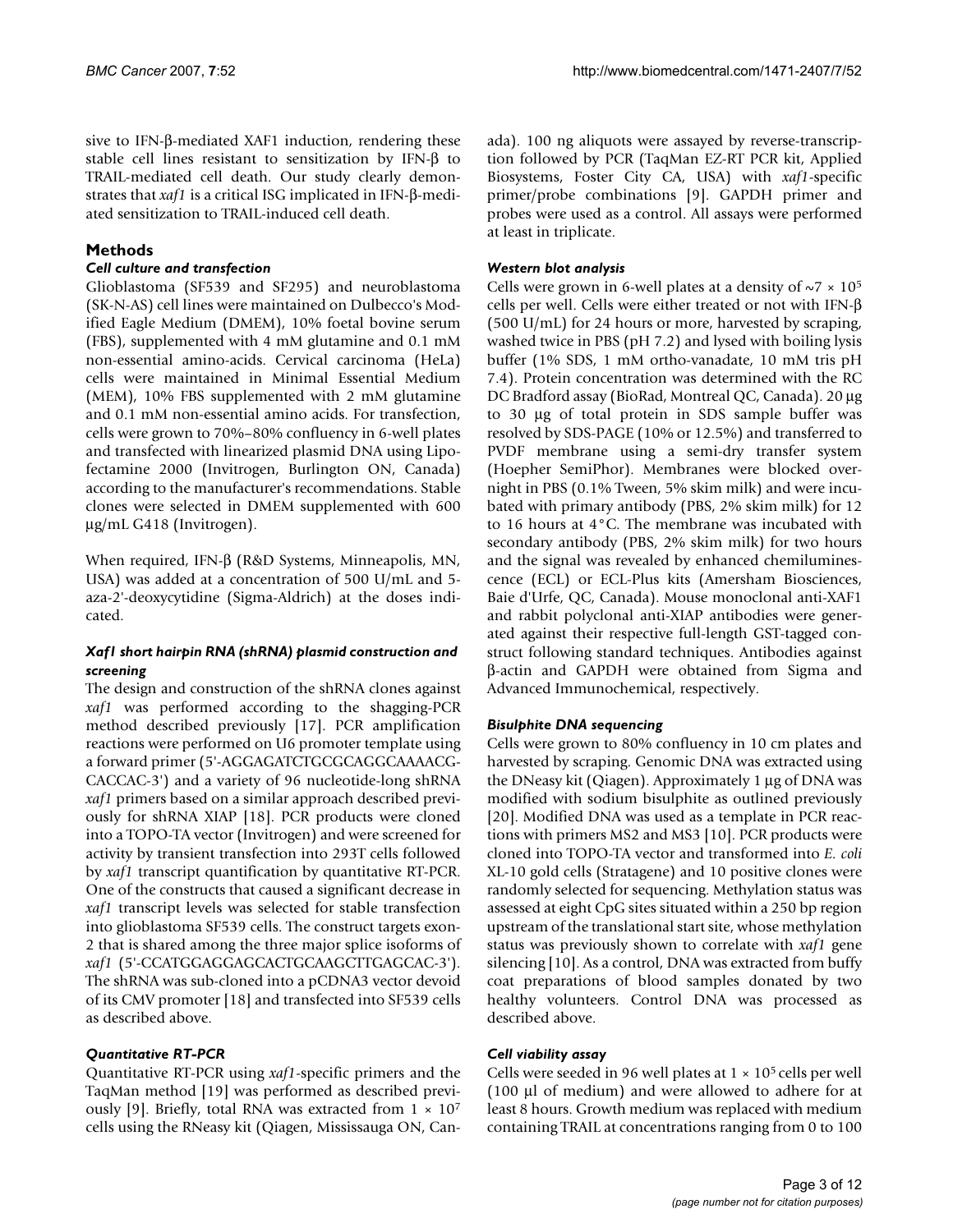ng/mL and cell viability was assessed 16 to 20 hours later by the WST-1 assay (Roche Diagnostics, Laval QC Canada).

## **Results**

#### *Relationship between basal profile of* **xaf1** *promoter methylation and IFN-*β*-mediated induction of* **xaf1**  *expression*

Four cancer cell lines, SF295, SF539, SK-N-AS and HeLa were selected to investigate the effect of *xaf1* promoter methylation on IFN-β mediated *xaf1* induction. Of these, glioblastoma SF295 cells have previously been shown to carry little or no detectable XAF1 protein [4]. In contrast, the SF539 cell line expresses substantial amounts of XAF1 protein, compared to other cancer cell lines examined [4]. In order to assess the degree of *xaf1* promoter methylation within these cell lines, a bisulphite DNA modification and sequencing was performed. The methylation status of 8 CpG sites situated within a 250 bp region immediately upstream of the translational start and corresponding to part of the *xaf1* promoter was PCR amplified and 10 PCR clones were isolated and sequenced (Figure 1A and 1B). The methylation status was compared to control total blood DNA obtained from healthy volunteers. Cancer cell lines tested vary extensively in their degree of methylation (Figure 1B). HeLa (average methylation at all sites 37.5%) and SK-N-AS (77.5%) cells display significantly more methylated CpG sites than control samples (9.3%), SF295  $(0\%)$  and SF539  $(1.3\%)$  (Figure 1C). The degree of promoter methylation is inversely correlated with *xaf1* transcript levels measured by quantitative RT-PCR (Figure 1D). Cell lines SF539 and SF295 that display low promoter methylation have comparatively more *xaf1* transcript than HeLa and SK-N-AS cell lines.

To assess the effect of IFN-β on *xaf1* gene expression in the context of basal *xaf1* promoter methylation, cells were treated with 500 U/mL IFN-β for 24 hours and *xaf1* transcript levels were measured by quantitative RT-PCR (Figure 1D). A strong inverse correlation exists between basal *xaf1* promoter methylation and transcription induction by IFN-β. Cell lines displaying high levels of basal methylation (e.g. SK-N-AS and HeLa) show minimal *xaf1* induction, whereas cell lines with no or little methylation display enhanced levels of *xaf1* transcript (e.g. SF295 and SF539) in response to IFN-β. IFN-β treatment also causes a significant increase in XAF1 protein level in cell lines displaying low levels of basal promoter methylation (Figure 1E). XAF1 protein induction is not detectable in cell lines with very high levels of promoter methylation (data not shown).

To assess the effect of IFN-β on XAF1 protein expression under demethylating conditions, we have compared the effects of the DNA methylation inhibitor 5-AZA-dC and

IFN-β treatment alone and in combination. Treatment with 5-AZA-dC alone up-regulated the expression of XAF1 in HeLa cells (hypermethylated *xaf1* promoter at baseline) but had no effect in SF295 (hypomethylated *xaf1* promoter at baseline) used as a control. The combination of 5-AZA-dC and IFN-β synergistically induced XAF1 expression in HeLa cells. However, no such effect was detected in cell lines lacking *xaf1* promoter methylation (SF295) (Figure 1F). Treatment with IFN-β induced XAF1 expression regardless of the promoter methylation status of the cells suggesting a more complex mechanism of *xaf1* transcriptional regulation.

#### *Methylation dynamics of xaf1 promoter in cancer cell lines after prolonged IFN-*β *treatment*

The observation that cell lines heavily methylated within the *xaf1* promoter still respond to IFN-β treatment (i.e. 72- and 266-fold *xaf1* transcript induction in SK-N-AS and HeLa cells, respectively, Figure 1C) suggested that transcriptional silencing associated with *xaf1* promoter methylation may be reversible. To address this possibility, we surveyed *xaf1* promoter methylation status in HeLa and SK-N-AS cells exposed of 500 U/mL IFN-β for up to five days, followed by a seven-day recovery in medium without IFN-β. A continuous five day treatment with IFN-β caused a significant demethylation of most previously methylated CpG sites that was confirmed by bisulfite DNA modification and sequencing analysis (Figure 2A). Indeed, IFN-β caused a net 76% and 44% reduction in promoter methylation in HeLa and SK-N-AS cells, respectively (Figures 2A and 2B). After 7 days without IFN-β, the level of methylation remained unchanged, indicating that the demethylated status of *xaf1* promoter was stable.

Next, we analyzed the expression levels of *xaf1* transcript (Figures 3A and 3B) and protein (Figure 3C) following the 5-day IFN-β treatment and 7-day recovery. Intriguingly, in the presence of IFN-β, there is no discernible correlation between promoter demethylation and transcript increase (Figures 2 and 3). *Xaf1* transcript and protein levels are correlated to each other, reaching a peak at 48 hours and declining subsequently in both cell lines. Moreover, after IFN-β removal and despite sustained promoter demethylation, *xaf1* transcript and protein levels continue to decrease. Thus, although IFN-β treatment resulted in a sustained loss of DNA methylation within the promoter region of *xaf1*, this treatment was not sufficient in maintaining increased *xaf1* transcript or protein levels in the long term.

### *Endogenous XAF1 is critical for IFN-*β*-mediated TRAILdependent apoptosis*

To place *xaf1* in a therapeutic context, we evaluated the role of *xaf1* expression in susceptibility to TRAIL-induced apoptosis in glioblastoma cells SF539. A previous study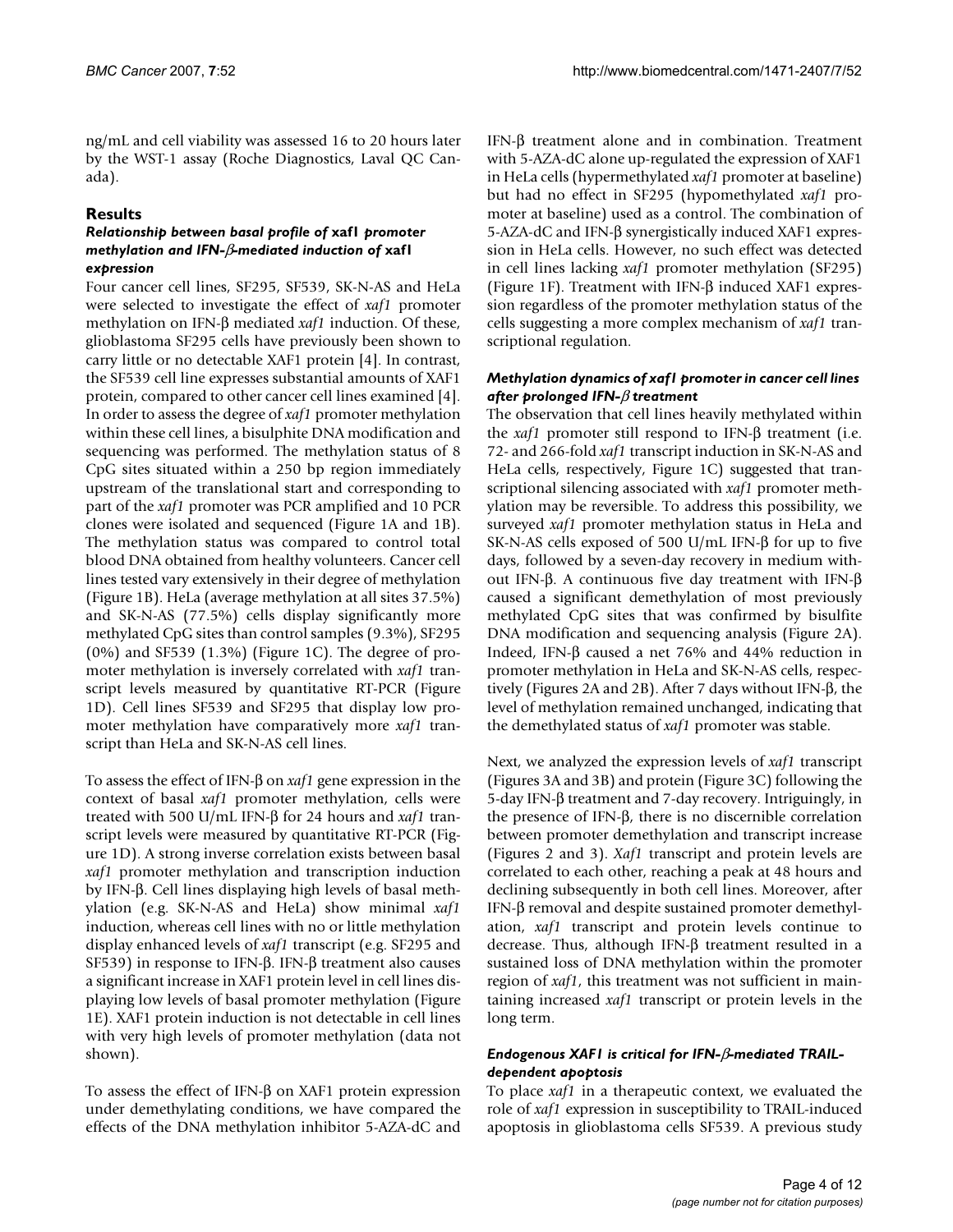

#### **Figure 1 Figure 1** *Figure 1 Bigure 1* **<b>C**

**Effect of IFN-**β **treatment on** *xaf1* **transcript and protein levels in selected cell lines**. (A) Schematic representation of the 8 CpG sites of the 5' upstream region of the *xaf1* gene. (B) Methylation status of *xaf1* promoter region in selected cell lines was determined based on analysis of 8 CpG sites by methylation-sensitive PCR. Genomic DNA was treated with sodium bisulphite. PCR products with MS2 (P1) and MS3 (P2) primers were cloned into the TopoTA vector and sequenced. Ten cloned PCR products were sequenced for each cell line. Black, dark gray/light gray and open circles represent complete methylation, partial methylation and unmethylation at each CpG site, respectively. Controls are total blood DNA from healthy volunteers. (C) Graph representing the percentage of average methylation at all sites in selected cell lines. (D) *xaf1* transcript levels were assessed by quantitative RT-PCR on total RNA and indexed to GAPDH transcript levels in non-treated cells (NT) and cells exposed to 500 U/mL of IFN-β for 24 hours. The protein level of endogenous (E) or induced (F) XAF1 was determined by western blot analysis, 30 μg of total protein extract were resolved by 12% SDS-PAGE and XAF1 was detected using an anti-XAF1 mouse monoclonal antibody. Membranes were stripped and re-probed with anti-β-actin antibody as a loading control. (F) Cells were left untreated (NT), exposed to 500 U/mL of IFN-β (IFN) for 24 hours or treated with 5-AZA-dC at the indicated concentration, followed 24 hours later by IFN-β for 24 hours. The blot in (E) was intentionally overexposed to increase the weak signal of XAF1 in SF295 cells (F).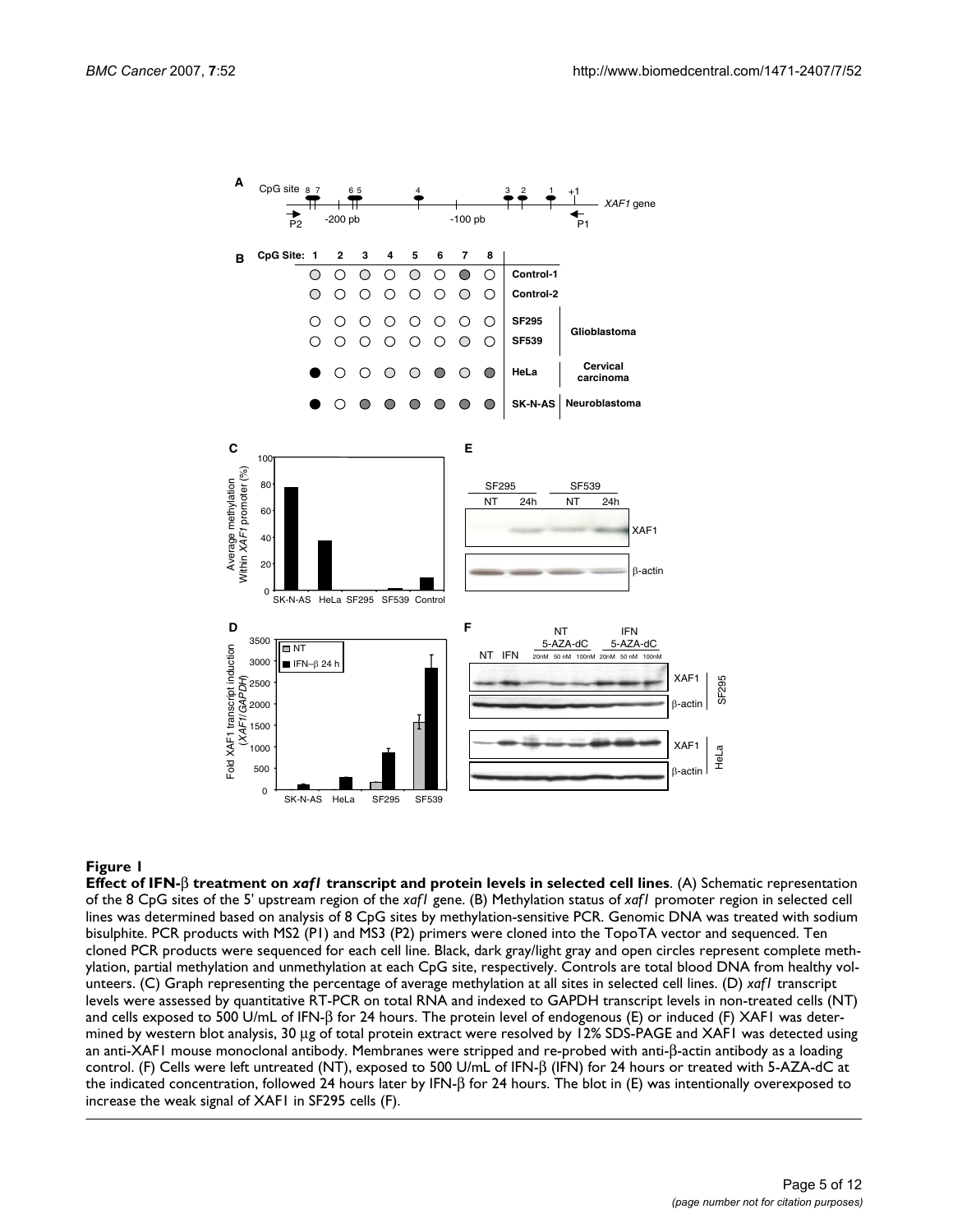

#### **Figure 2**

**Effect of IFN-**β **on methylation dynamics of** *xaf1* **promoter**. Cells were exposed to 500 U/mL of IFN-β in culture medium for 0 hour, 24 hours, 48 hours or 5 days. (A) The methylation status of *xaf1* promoter region in HeLa and SK-N-AS cells was determined based on the analysis of 8 CpG sites, by methylation-sensitive PCR as described previously in Figure 1. (B) HeLa and (C) SK-N-AS cells were treated for 5 days, and then were subsequently sub-cultured on medium lacking IFN-β for 7 days. Genomic DNA was harvested and subjected to sodium bisulphite treatment and PCR using primers MS2 and MS3. Results represent average methylation for 10 independent clones at 8 representative CpG sites for each cell line. After 5 days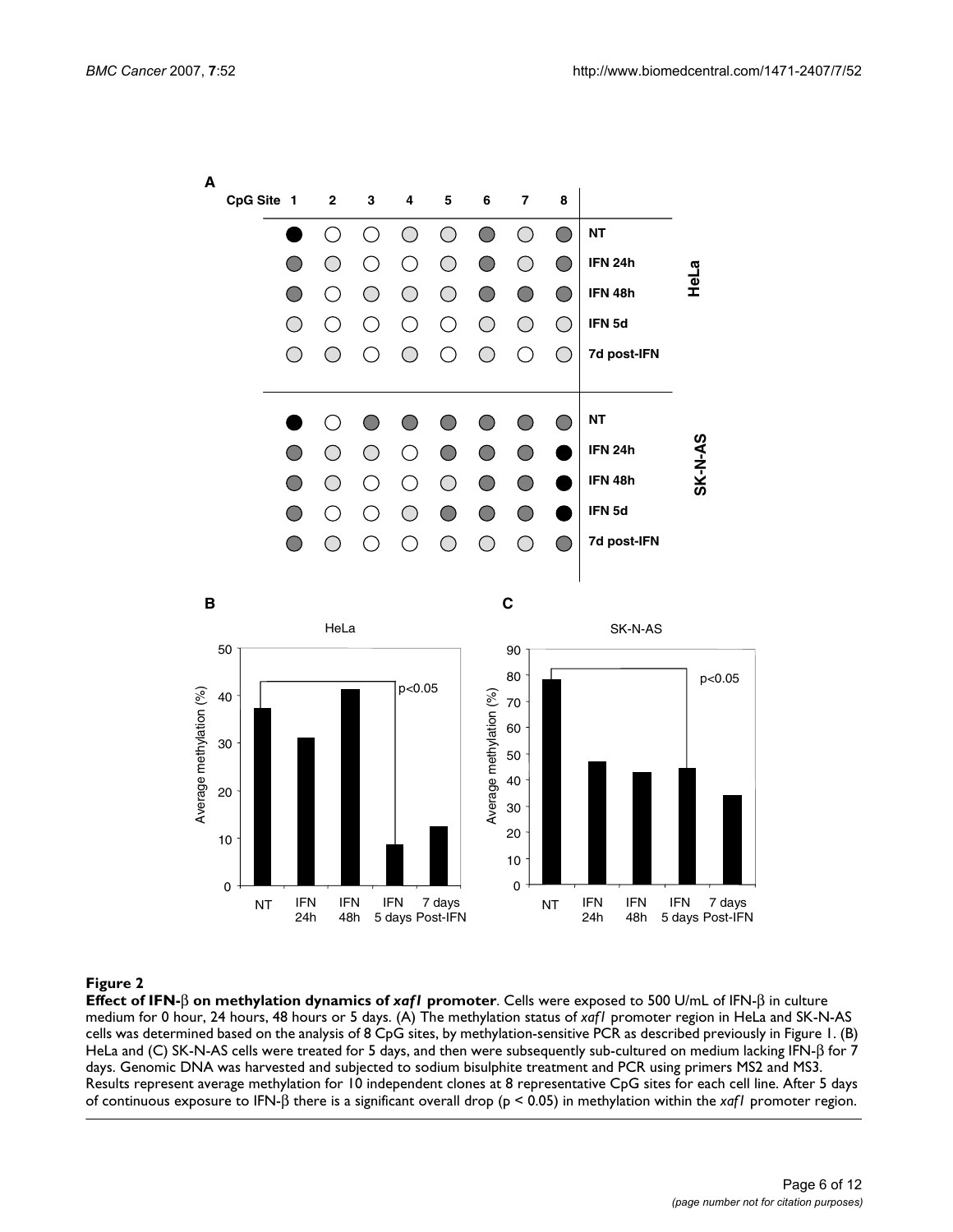

#### Figure 3

**Effect of IFN-**β **exposure on** *xaf1* **expression at the transcript and protein levels**. HeLa (A) and SK-N-AS (B) cells treated with 500 U/mL IFN-β for 0 hour, 24 hours, 48 hours or 5 days, or after a 7-day IFN-β free period were harvested, total RNA was extracted and subjected to quantitative RT-PCR and indexed to GAPDH transcript levels. (C) 30 μg of total protein extract were resolved by 12% SDS-PAGE and XAF1 was detected using an anti-XAF1 mouse monoclonal antibody. Loading was checked by using an anti-β-actin monoclonal antibody.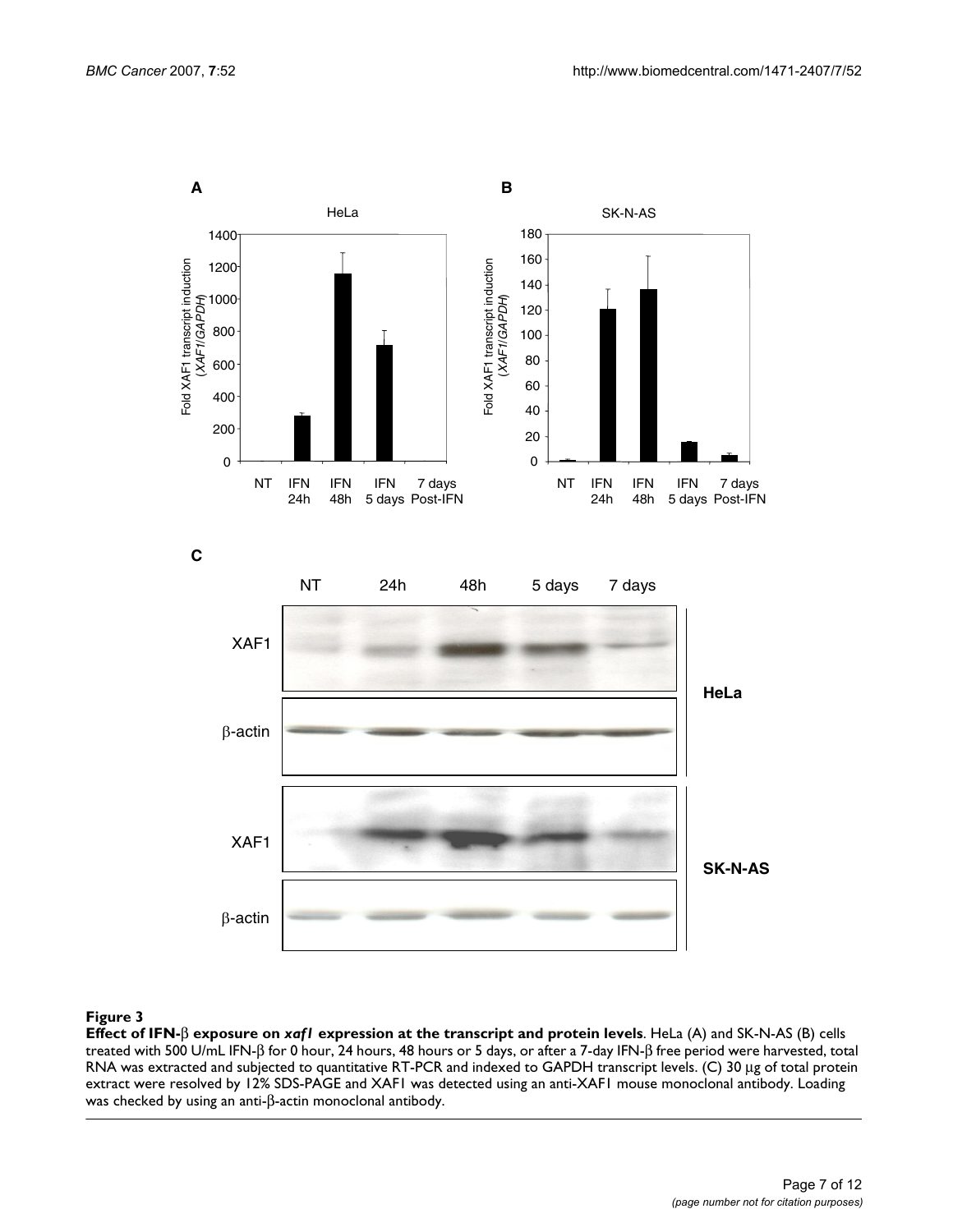has shown that overexpression of *xaf1* promotes TRAILinduced apoptosis in melanoma cells [7]. Here, glioblastoma cells SF539 that display relatively high levels of *xaf1* transcript, XAF1 protein and very low levels of promoter methylation were assessed for their susceptibility to TRAIL-induced apoptosis before and after shRNA-mediated *xaf1* silencing. Due to the poor efficiency of transfection (20 to 30%) of the SF539 cells, stable clones (SFX1, SFX3, SFX4) expressing a shRNA construct directed against *xaf1* were generated. These clones display a complete downregulation of endogenous XAF1 protein levels and abrogate XAF1 induction even after 24 hours of IFNβ treatment (Figure 4). Interestingly, treatment with IFNβ also causes a significant decrease in XIAP protein levels that appears to be at least in part dependent on the induction of XAF1, since this decrease is less marked in shRNA stable cell lines lacking XAF1.

Three of the stable *xaf1* shRNA clones as well as the parental SF539 cell line were subjected to various concentrations of TRAIL with or without prior IFN-β treatment. As expected, IFN-β sensitized SF539 cells to TRAIL-induced cell death throughout the range of concentrations used in this experiment (Figure 5). In contrast, all three stable cell lines display a loss of IFN-β-mediated sensitivity to TRAIL, even though they differ in their TRAIL resistance in the absence of IFN-β. Together, these results demonstrate that the induction of endogenous XAF1 by IFN-β plays a critical role in sensitizing cancer cells to TRAIL-induced cell death.

## **Discussion**

In this study we have explored the relationship of XAF1 expression to gene silencing, promoter methylation and gene induction by IFN-β. Previous studies had indicated that loss of *xaf1* expression, due at least in part to promoter methylation, is associated with increased tumor severity in gastric [10] and urogenital cancers [6]. In addition, XAF1 was shown to play a key role in the mechanism of IFN-β-associated sensitization to apoptotic cell death induced by TRAIL [7]. More recently, XAF1 was demonstrated to be critical in overcoming resistance to apoptosis induction by IFN-β in renal carcinoma and melanoma cells [21].

First, we validated the relationship between *xaf1* silencing and promoter hypermethylation across four cancer cell lines HeLa, SK-N-AS, SF539 and SF295, that was to date, unexplored in this context. Then, we demonstrated that reverse methylation is not an absolute prerequisite for IFN-β-mediated XAF1 induction, since we showed a transient induction of XAF1 at both transcript and protein levels in spite of aberrant methylation, more particularly in HeLa cells. Finally, our results strengthen the importance of XAF1 expression in IFN-β-mediated sensitization to TRAIL-induced cell death in cancer cells.

Our current analysis of the methylation status of the *xaf1* promoter is limited to the examination of 8 CpG sites within the proximal promoter region. These CpG sites have been previously validated to be more tightly associated with *xaf1* expression compared with others distal CpG sites investigated [10]. In addition, very recently, 2 of the 8 CpGs at -2nd, -1st positions (with respect of the transcriptional start site) were found to be more important in *xaf1* transcriptional regulation [22]. However, further studies combining site-directed mutagenesis with methylation techniques will be necessary to ascertain the relevance of these sites in order to demonstrate if some of them are functionally more important than others.

Our results indicate that mechanisms, in addition to DNA methylation, are responsible for the control of XAF1 expression in cancer cells. Consistent with the pleitropic nature of IFN-β, multiple signalling pathways can be expected to be activated upon IFN-β challenge. For example, a large body of evidence has shown that the interaction of IFN-β with its receptor complex induces the transcription of ISGs through a signalling pathway involving the activation of the Janus kinase (JAK) family that in turn, phosphorylate substrate proteins called STATs (signal transducers and activators of transcription) [23]. In addition, the family of transcription factors known as interferon regulatory factors (IRFs) contribute to the numerous biological functions of IFN- $\alpha$  and IFN- $\beta$ , which then modulate different sets of genes including *IFN-*α/β and many ISGs genes [24,25]. Interestingly, after treatment of human hepatoma cells with a combination of IFN-α and IFN-γ, transcriptional induction of selective ISGs (including *xaf1*) was found to be dependent upon IRF-1 [26].

In accordance with previous reports, we find a strong inverse correlation between *xaf1* promoter methylation and baseline transcript in four cancer cell lines tested. In spite of the high level of promoter methylation in HeLa and SK-N-AS cell lines, a significant increase in *xaf1* transcript and protein levels was detected following IFN-β treatment. Although the responsiveness to IFN-β-mediated XAF1 induction is generaly more effective in cells associated with low basal *xaf1* promoter methylation, our results indicate that reverse methylation is not the sole factor modulating XAF1 expression. In this regard, we demonstrate that IFN-β has the ability to overcome the epigenetic modification of hypermethylation. Consistent with this result, IFN was previously found to mediate the induction of caspase-8 in neuroblastomas, without affecting promoter methylation [15,16]. Nevertheless, prolonged exposure to IFN-β leads to significant and stable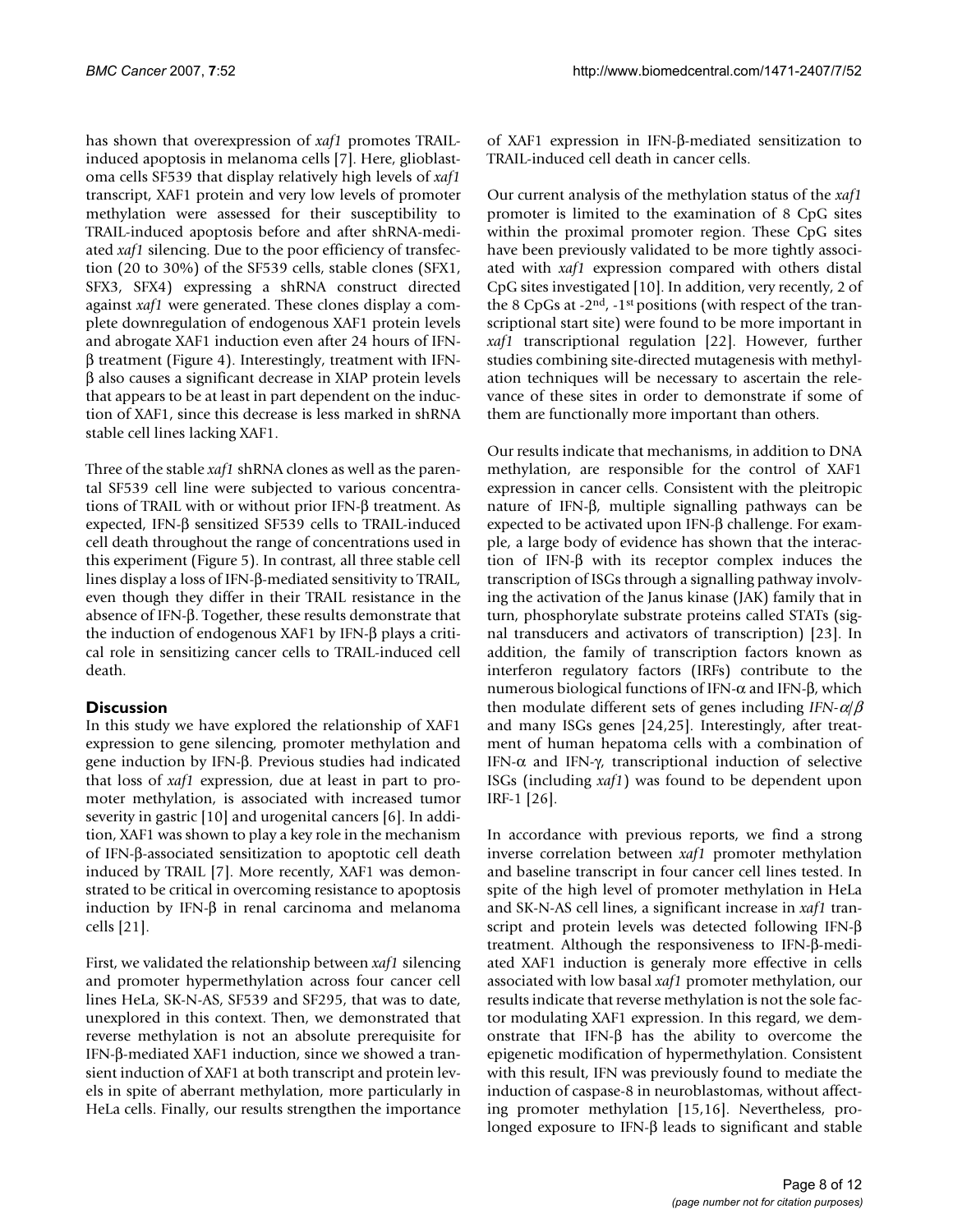

#### $\blacksquare$ Figure 4  $\blacksquare$

**Stable XAF1 knockout cell lines are resistant to IFN-**β**-mediated XAF1 induction**. The parental SF539 cell line and 3 stable *xaf1* shRNA clones (SFX1, SFX3, SFX4) were exposed to 0 or 500 U/mL IFN-β for 24 hours. Total protein extracts were resolved by 12% SDS-PAGE and sequentially probed with XAF1, XIAP and GAPDH antibodies.

demethylation of the *xaf1* promoter, but long-term expression of the *xaf1* transcript and protein remain unaffected by the treatment. We have attempted to provide explanation as to the mechanisms that governs *xaf1* demethylation under IFN-β treatment, with respect to the role of DNMTs known in maintaining genes like *xaf1* silenced [21,27]. We have demonstrated a synergistic effect of treatments combining the inhibitor of DNMTs, 5- AZA-dC, and IFN-β on XAF1 re-expression in cells with hypermethylated *xaf1* promoter. This suggests that IFN-β may overcome DNMT activity to a certain extent, a finding that is consistent with a previous study showing that selective depletion of DNMT1 leads to demethylation and subsequent reactivation of *xaf1* expression. Moreover, in this context, IFN-β-induced apoptosis was found to be dependent on *xaf1* expression [21]. *Xaf1* promoter methylation represents an initial mechanism of apoptosis resistance displayed by cancer cells. In this regard, it would be interesting to examine the correlation between DNA methyltransferases expression and *xaf1* promoter methylation status in various cancer cell lines to evaluate their response to IFN-β-induced apoptosis.

These findings stress the importance of factors independent from DNA methylation that directly or indirectly control *xaf1* expression. Very recently, studies have reported new transcriptional regulatory elements within the proximal 5' region of *xaf1* promoter. Interestingly, under specific stress pressure, the heat-shock transcription factor 1 (HSF1) was demonstrated to function as a negative regulator of *xaf1* expression in various gastroinstestinal cancer tissues and cell lines [28]. However, the potential influence of DNA methylation on HSF1 binding-mediated suppression of XAF1 transcription has not been studied.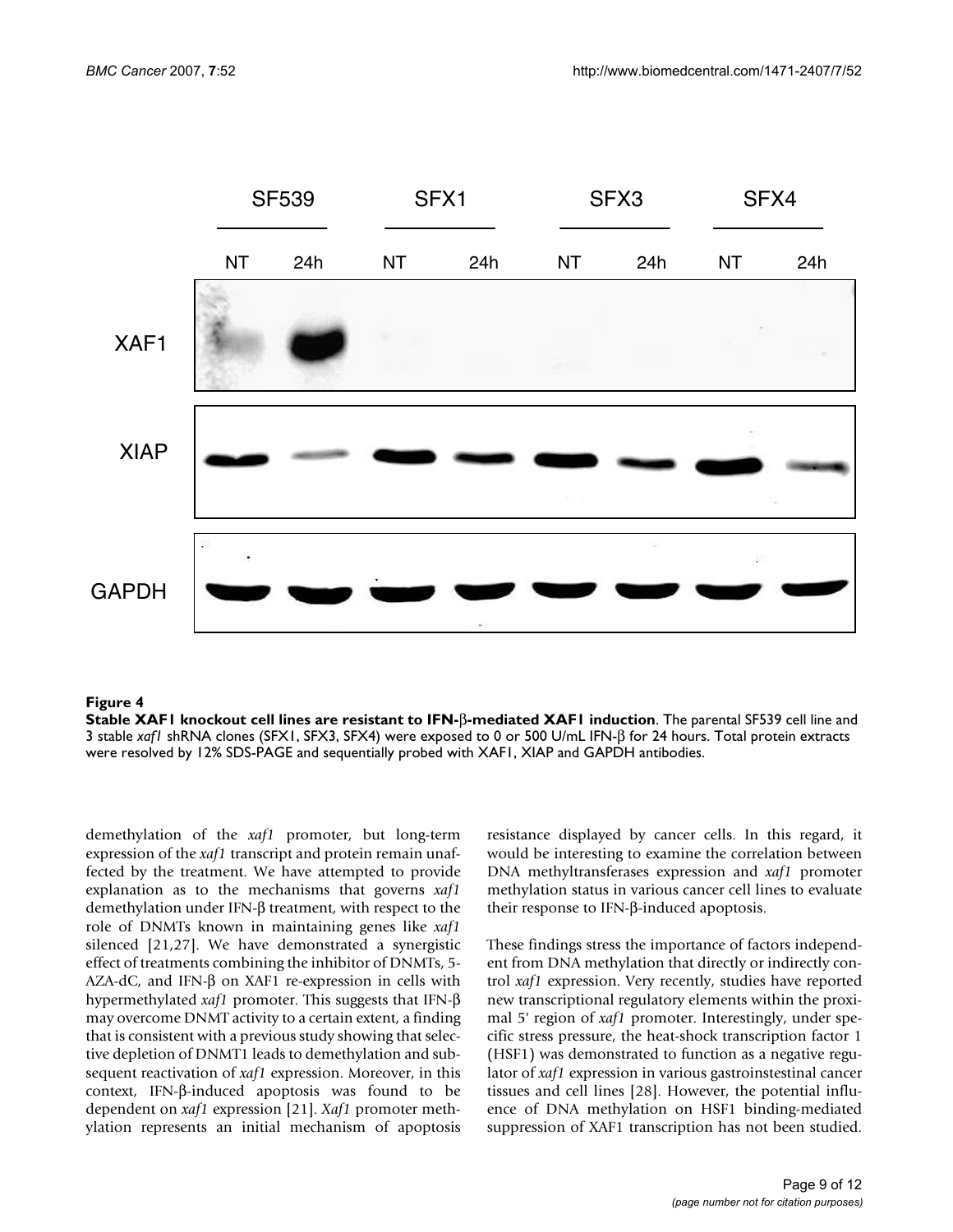

#### Figure 5

**XAF1 is essential for IFN-**β**-mediated TRAIL-dependent apoptosis**. SF539 (A) and 3 stable *xaf1* shRNA clones (B-D) were treated with 0 or 500 U/mL of IFN-β for 24 hours prior to exposure to TRAIL for 14 hours. Cell viability was measured with the WST-1 assay as described in the methods and materials section. All assays were performed in triplicate and experiments were repeated at least three times.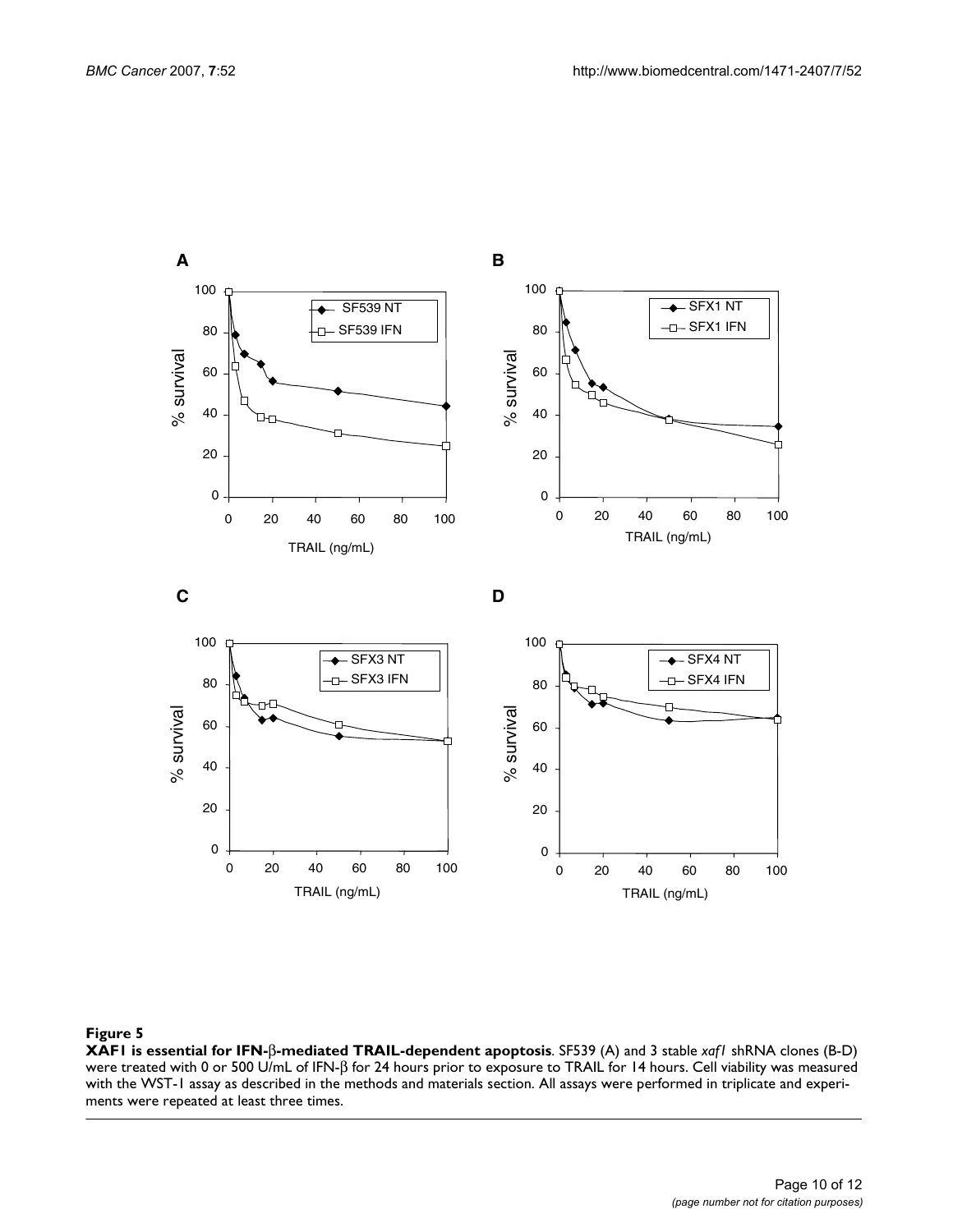Conversely, XAF1 was found to be modulated positively (independently of DNA methylation) by all-trans retinoic acid (ATRA) and IFN through an IFN regulatory factor 1 binding element (IRF-E) that mediates transcription regulation and participates in ATRA-induced induced cellgrowth suppression [29]. However a significant contribution of HSF1 or IRF-1 in IFN-β-mediated transient XAF1 expression observed in our study remains to be confirmed. On the other hand, IFN-β induces ISGs of which *xaf1* is a member, through a JAK kinase cascade which in turn activates STAT factors [23,30]. Therefore, modifications in the activity of any of the members of the IFN-β cascade can be potentially responsible for modifications in *xaf1* transcription that are independent of *xaf1* promoter methylation.

We have demonstrated that endogenous XAF1 expression is crucial for the IFN-β-associated sensitization to TRAIL. The loss of XAF1 in three different shRNA stable glioblastoma cell lines completely abolished the sensitization effect of IFN-β observed in the parental SF539. The lack of XAF1 induction following IFN-β treatment in these stable cell lines demonstrates the efficacy of the shRNAs in suppressing XAF1 expression even in the presence of a proven inducer of the gene. Importantly, these findings allowed us to examine the relationship between endogenous XAF1, IFN-β and TRAIL-mediated apoptosis. Significantly, a previous report has demonstrated the critical role of XAF1 in overcoming resistance to IFN-β-induced apoptosis in the absence of DNMT1 expression, a result that supports our current findings [21].

Among the multitude of genes that are modulated by IFN [31,32] and can potentially enhance cell sensitivity to TRAIL-induced apoptosis, we show that *xaf1* alone is important and essential in mediating susceptibility to TRAIL-induced apoptosis in cancer cells. Functional knockdown of *xaf1* through shRNA is sufficient to eliminate the IFN-β-mediated sensitization to TRAIL in glioblastoma cells. Although TRAIL is a potent apoptotic trigger in many cancer cells, resistance to TRAIL, either intrinsic or acquired, currently represents a substantial limitation to therapy [33]. IFN treatment has been shown to overcome TRAIL resistance [34], however, resistance to the dual IFN/TRAIL therapy has also been observed [35]. In this context, the centrality of XAF1 in IFN-regulated apoptosis might be the key in reversing TRAIL-resistance.

## **Conclusion**

In conclusion, we demonstrate that, in spite of aberrant hypermethylation of the *xaf1* gene, IFN-β was able to induce *xaf1* expression. Furthermore, although promoter methylation is a good predictor to basal XAF1 expression, demethylation does not necessarily lead to sustained XAF1 expression. However, it is clear that XAF1 is an important mediator in sensitizing IFN-treated cells to TRAIL-induced killing. These results suggest that the incorporation of *xaf1* in combination regimens might be of particular value in TRAIL-based anti-cancer strategies.

### **Competing interests**

The author( $\overline{s}$ ) declare that they have no competing interests.

#### **Authors' contributions**

OCM carried out the experiments and wrote the first draft. HHC did experiments and helped to draft the manuscript. SP provided technical expertise, helped to draft, and finalized the manuscript. SLH provided technical help at the DNA methylation analysis. EL aided in the generation of XAF1 shRNA vectors. PL and RGK both conceived and coordinated the study. All authors read and approved the final manuscript.

#### **Acknowledgements**

We would like to thank Dr. D. McManus for providing the U6 RNA Pollll promoter and all the staff of ARC and the CHEO Research Institute for their helpful technical assistance and discussions. This work was supported by grants from the Canadian Institutes of Health Research (CIHR) and the Howard Hughes Medical Institute (HHMI). HHC is a recipient of a postdoctoral Fellowship from the CIHR. SP is a recipient of a post-doctoral Fellowship from the Natural Sciences and Engineering of Research Council of Canada (NSERC). RGK is a HHMI International Research Scholar and a Fellow of the Royal Society of Canada.

#### **References**

- 1. Wright CW, Duckett CS: **[Reawakening the cellular death pro](http://www.ncbi.nlm.nih.gov/entrez/query.fcgi?cmd=Retrieve&db=PubMed&dopt=Abstract&list_uids=16200201)[gram in neoplasia through the therapeutic blockade of IAP](http://www.ncbi.nlm.nih.gov/entrez/query.fcgi?cmd=Retrieve&db=PubMed&dopt=Abstract&list_uids=16200201) [function.](http://www.ncbi.nlm.nih.gov/entrez/query.fcgi?cmd=Retrieve&db=PubMed&dopt=Abstract&list_uids=16200201)** *J Clin Invest* 2005, **115:**2673-2678.
- 2. Yang Y, Fang S, Jensen JP, Weissman AM, Ashwell JD: **[Ubiquitin pro](http://www.ncbi.nlm.nih.gov/entrez/query.fcgi?cmd=Retrieve&db=PubMed&dopt=Abstract&list_uids=10797013)[tein ligase activity of IAPs and their degradation in proteas](http://www.ncbi.nlm.nih.gov/entrez/query.fcgi?cmd=Retrieve&db=PubMed&dopt=Abstract&list_uids=10797013)[omes in response to apoptotic stimuli.](http://www.ncbi.nlm.nih.gov/entrez/query.fcgi?cmd=Retrieve&db=PubMed&dopt=Abstract&list_uids=10797013)** *Science* 2000, **288:**874-877.
- 3. Liston P, Fong WG, Korneluk RG: **[The inhibitors of apoptosis:](http://www.ncbi.nlm.nih.gov/entrez/query.fcgi?cmd=Retrieve&db=PubMed&dopt=Abstract&list_uids=14634619) [there is more to life than Bcl2.](http://www.ncbi.nlm.nih.gov/entrez/query.fcgi?cmd=Retrieve&db=PubMed&dopt=Abstract&list_uids=14634619)** *Oncogene* 2003, **22:**8568-8580.
- 4. Liston P, Fong WG, Kelly NL, Toji S, Miyazaki T, Conte D, Tamai K, Craig CG, McBurney MW, Korneluk RG: **[Identification of XAF1](http://www.ncbi.nlm.nih.gov/entrez/query.fcgi?cmd=Retrieve&db=PubMed&dopt=Abstract&list_uids=11175744) [as an antagonist of XIAP anti-Caspase activity.](http://www.ncbi.nlm.nih.gov/entrez/query.fcgi?cmd=Retrieve&db=PubMed&dopt=Abstract&list_uids=11175744)** *Nat Cell Biol* 2001, **3:**128-133.
- 5. Ng KC, Campos EI, Martinka M, Li G: **[XAF1 expression is signifi](http://www.ncbi.nlm.nih.gov/entrez/query.fcgi?cmd=Retrieve&db=PubMed&dopt=Abstract&list_uids=15610524)[cantly reduced in human melanoma.](http://www.ncbi.nlm.nih.gov/entrez/query.fcgi?cmd=Retrieve&db=PubMed&dopt=Abstract&list_uids=15610524)** *J Invest Dermatol* 2004, **123:**1127-1134.
- 6. Lee MG, Huh JS, Chung SK, Lee JH, Byun DS, Ryu BK, Kang MJ, Chae KS, Lee SJ, Lee CH, Kim JI, Chang SG, Chi SG: **[Promoter CpG](http://www.ncbi.nlm.nih.gov/entrez/query.fcgi?cmd=Retrieve&db=PubMed&dopt=Abstract&list_uids=16909101) [hypermethylation and downregulation of XAF1 expression](http://www.ncbi.nlm.nih.gov/entrez/query.fcgi?cmd=Retrieve&db=PubMed&dopt=Abstract&list_uids=16909101) in human urogenital malignancies: implication for attenu[ated p53 response to apoptotic stresses.](http://www.ncbi.nlm.nih.gov/entrez/query.fcgi?cmd=Retrieve&db=PubMed&dopt=Abstract&list_uids=16909101)** *Oncogene* 2006, **25:**5807-5822.
- 7. Leaman DW, Chawla-Sarkar M, Vyas K, Reheman M, Tamai K, Toji S, Borden EC: **[Identification of X-linked inhibitor of apoptosis](http://www.ncbi.nlm.nih.gov/entrez/query.fcgi?cmd=Retrieve&db=PubMed&dopt=Abstract&list_uids=12029096)[associated factor-1 as an interferon-stimulated gene that](http://www.ncbi.nlm.nih.gov/entrez/query.fcgi?cmd=Retrieve&db=PubMed&dopt=Abstract&list_uids=12029096) [augments TRAIL Apo2L-induced apoptosis.](http://www.ncbi.nlm.nih.gov/entrez/query.fcgi?cmd=Retrieve&db=PubMed&dopt=Abstract&list_uids=12029096)** *J Biol Chem* 2002, **277:**28504-28511.
- 8. Xia Y, Novak R, Lewis J, Duckett CS, Phillips AC: **[Xaf1 can cooper](http://www.ncbi.nlm.nih.gov/entrez/query.fcgi?cmd=Retrieve&db=PubMed&dopt=Abstract&list_uids=16432762)[ate with TNFalpha in the induction of apoptosis, independ](http://www.ncbi.nlm.nih.gov/entrez/query.fcgi?cmd=Retrieve&db=PubMed&dopt=Abstract&list_uids=16432762)[ently of interaction with XIAP.](http://www.ncbi.nlm.nih.gov/entrez/query.fcgi?cmd=Retrieve&db=PubMed&dopt=Abstract&list_uids=16432762)** *Mol Cell Biochem* 2006, **286:**67-76.
- 9. Fong WG, Liston P, Rajcan-Separovic E, St Jean M, Craig C, Korneluk RG: **[Expression and genetic analysis of XIAP-associated fac](http://www.ncbi.nlm.nih.gov/entrez/query.fcgi?cmd=Retrieve&db=PubMed&dopt=Abstract&list_uids=11087668)[tor 1 \(XAF1\) in cancer cell lines.](http://www.ncbi.nlm.nih.gov/entrez/query.fcgi?cmd=Retrieve&db=PubMed&dopt=Abstract&list_uids=11087668)** *Genomics* 2000, **70:**113-122.